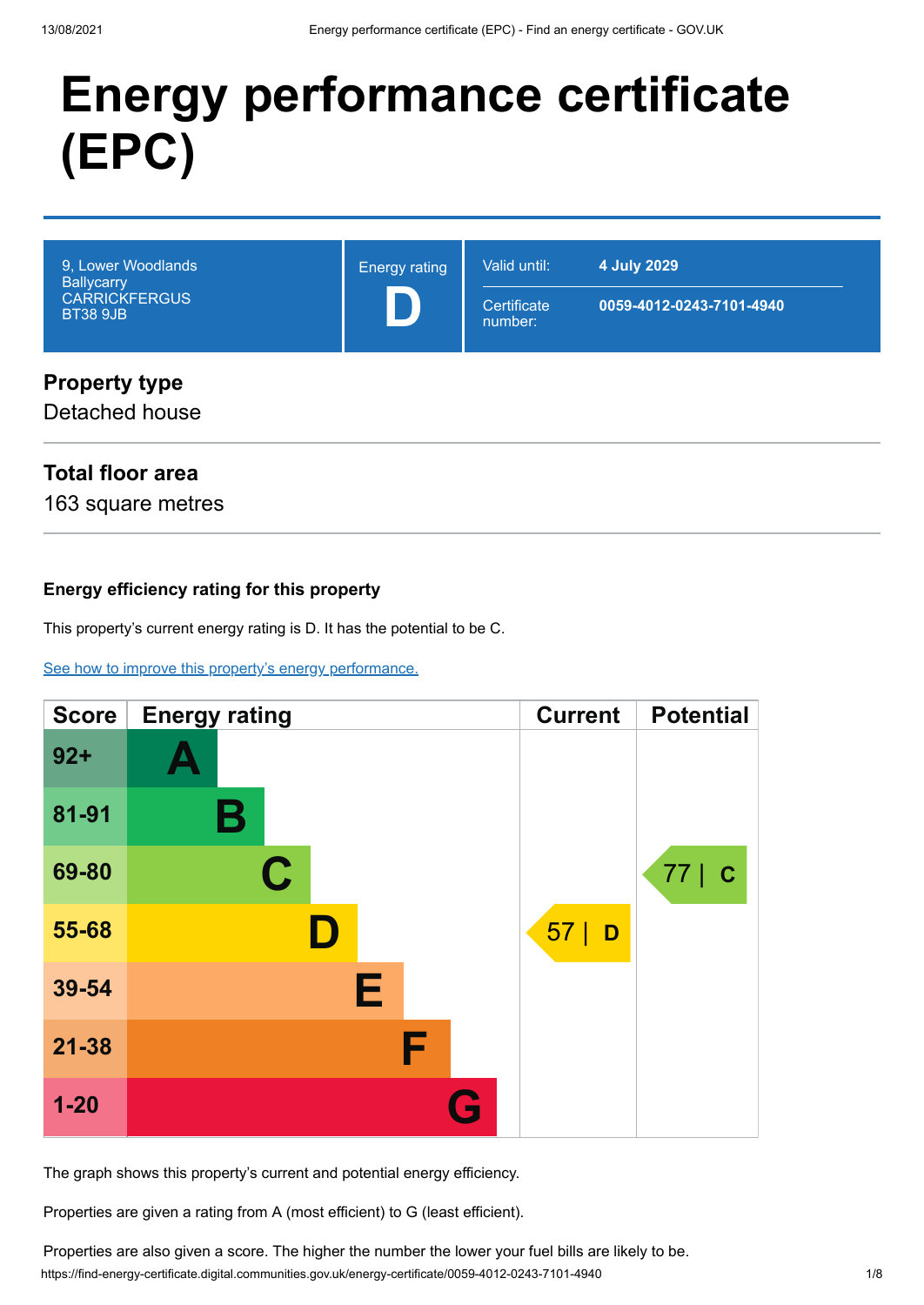For properties in Northern Ireland:

- the average energy rating is D
- the average energy score is 60

#### **Breakdown of property's energy performance**

This section shows the energy performance for features of this property. The assessment does not consider the condition of a feature and how well it is working.

Each feature is assessed as one of the following:

- very good (most efficient)
- good
- average
- poor
- very poor (least efficient)

When the description says "assumed", it means that the feature could not be inspected and an assumption has been made based on the property's age and type.

| <b>Feature</b>       | <b>Description</b>                                  | Rating  |
|----------------------|-----------------------------------------------------|---------|
| Wall                 | Cavity wall, as built, partial insulation (assumed) | Average |
| Roof                 | Pitched, 270 mm loft insulation                     | Good    |
| Roof                 | Pitched, limited insulation (assumed)               | Poor    |
| Window               | Fully double glazed                                 | Average |
| Main heating         | Boiler and radiators, oil                           | Average |
| Main heating control | Programmer, room thermostat and TRVs                | Good    |
| Hot water            | From main system, no cylinder thermostat            | Poor    |
| Lighting             | Low energy lighting in 38% of fixed outlets         | Average |
| Floor                | Suspended, no insulation (assumed)                  | N/A     |
| Floor                | To unheated space, no insulation (assumed)          | N/A     |
| Secondary heating    | None                                                | N/A     |

# **Low and zero carbon energy sources**

Low and zero carbon energy sources release very little or no CO2. Installing these sources may help reduce energy bills as well as cutting carbon emissions. The following low or zero carbon energy sources are installed in this property:

• Solar photovoltaics

# **Primary energy use**

The primary energy use for this property per year is 193 kilowatt hours per square metre (kWh/m2).

### What is primary energy use?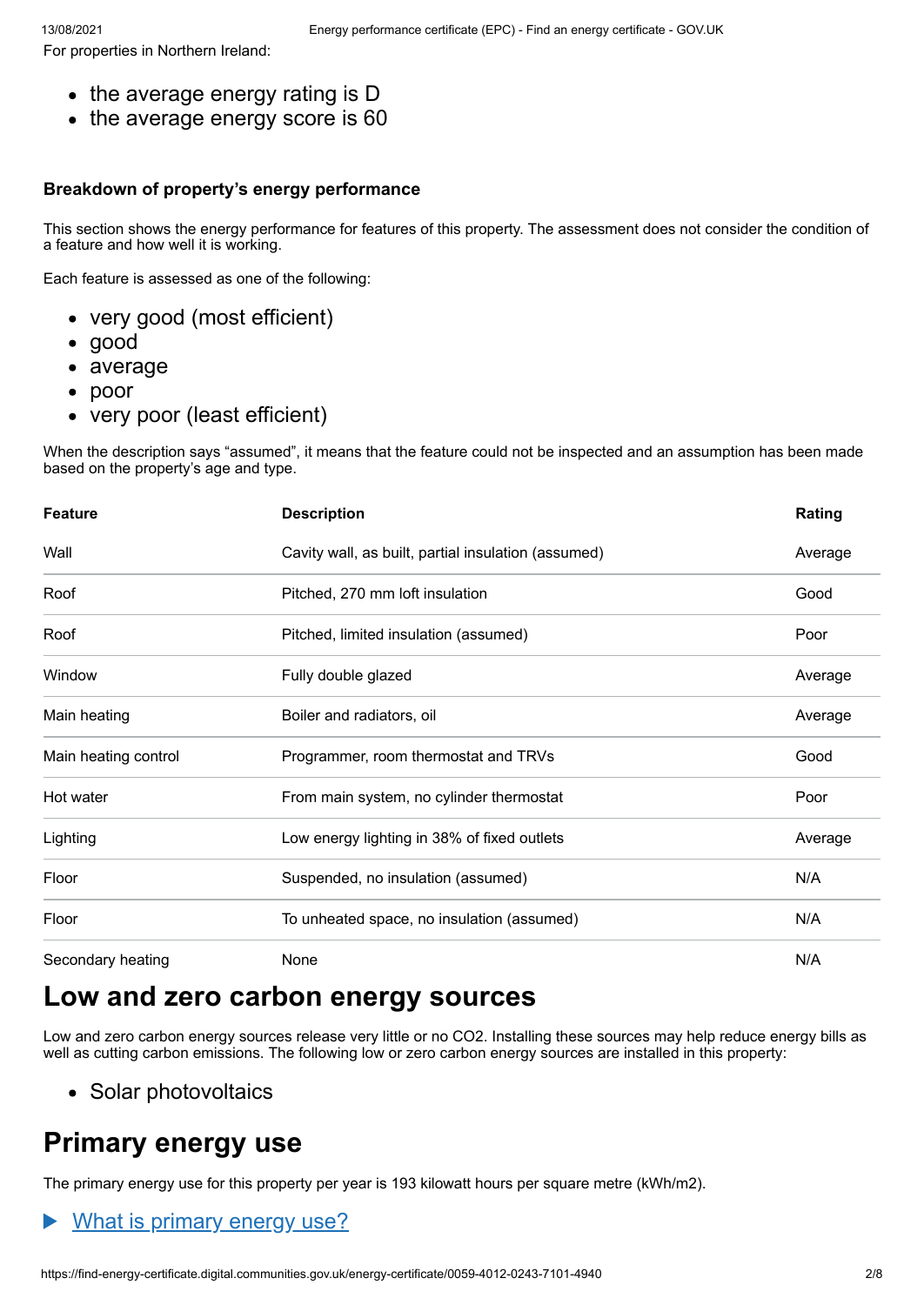# **Additional information**

Additional information about this property:

Cavity fill is recommended

#### **Environmental impact of this property**

One of the biggest contributors to climate change is carbon dioxide (CO2). The energy used for heating, lighting and power in our homes produces over a quarter of the UK's CO2 emissions.

### **An average household produces**

6 tonnes of CO2

### **This property produces**

9.1 tonnes of CO2

### **This property's potential production**

5.3 tonnes of CO2

By making the [recommended changes](#page-3-0), you could reduce this property's CO2 emissions by 3.8 tonnes per year. This will help to protect the environment.

Environmental impact ratings are based on assumptions about average occupancy and energy use. They may not reflect how energy is consumed by the people living at the property.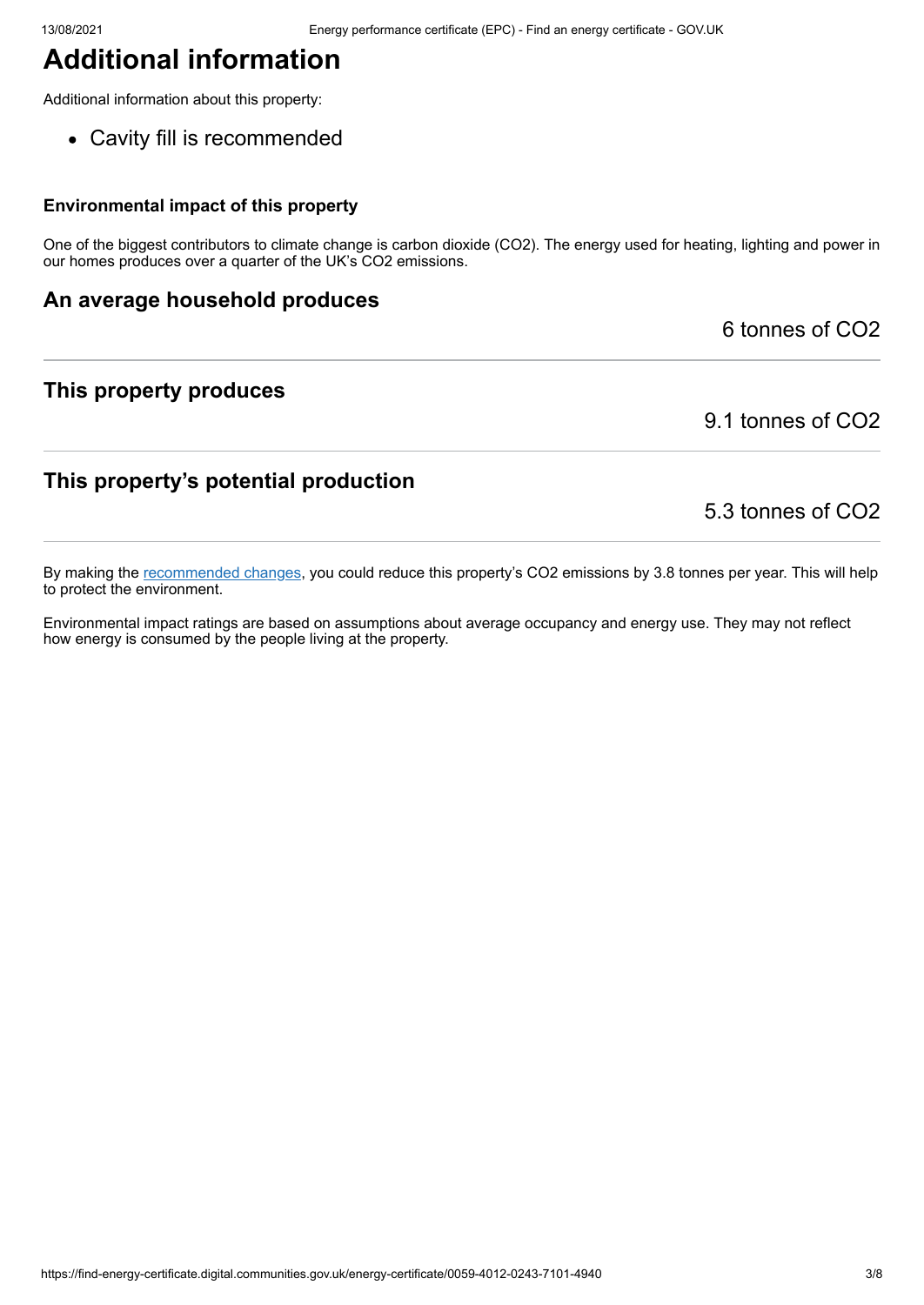#### <span id="page-3-0"></span>**How to improve this property's energy performance**

Making any of the recommended changes will improve this property's energy efficiency.

Potential energy rating **C** If you make all of the recommended changes, this will improve the property's energy rating and score from D (57) to C (77). **Recommendation 1: Cavity wall insulation** Cavity wall insulation **Typical installation cost** £500 - £1,500 **Typical yearly saving** £227 **Potential rating after carrying out recommendation 1** 65 | D **Recommendation 2: Hot water cylinder insulation** Increase hot water cylinder insulation **Typical installation cost** £15 - £30 **Typical yearly saving** What is an energy rating?

### **Potential rating after carrying out recommendations 1 and 2**

| <b>Recommendation 3: Low energy lighting</b> |  |
|----------------------------------------------|--|
|                                              |  |

Low energy lighting

### **Typical installation cost**

### **Typical yearly saving**

£65

£19

66 | D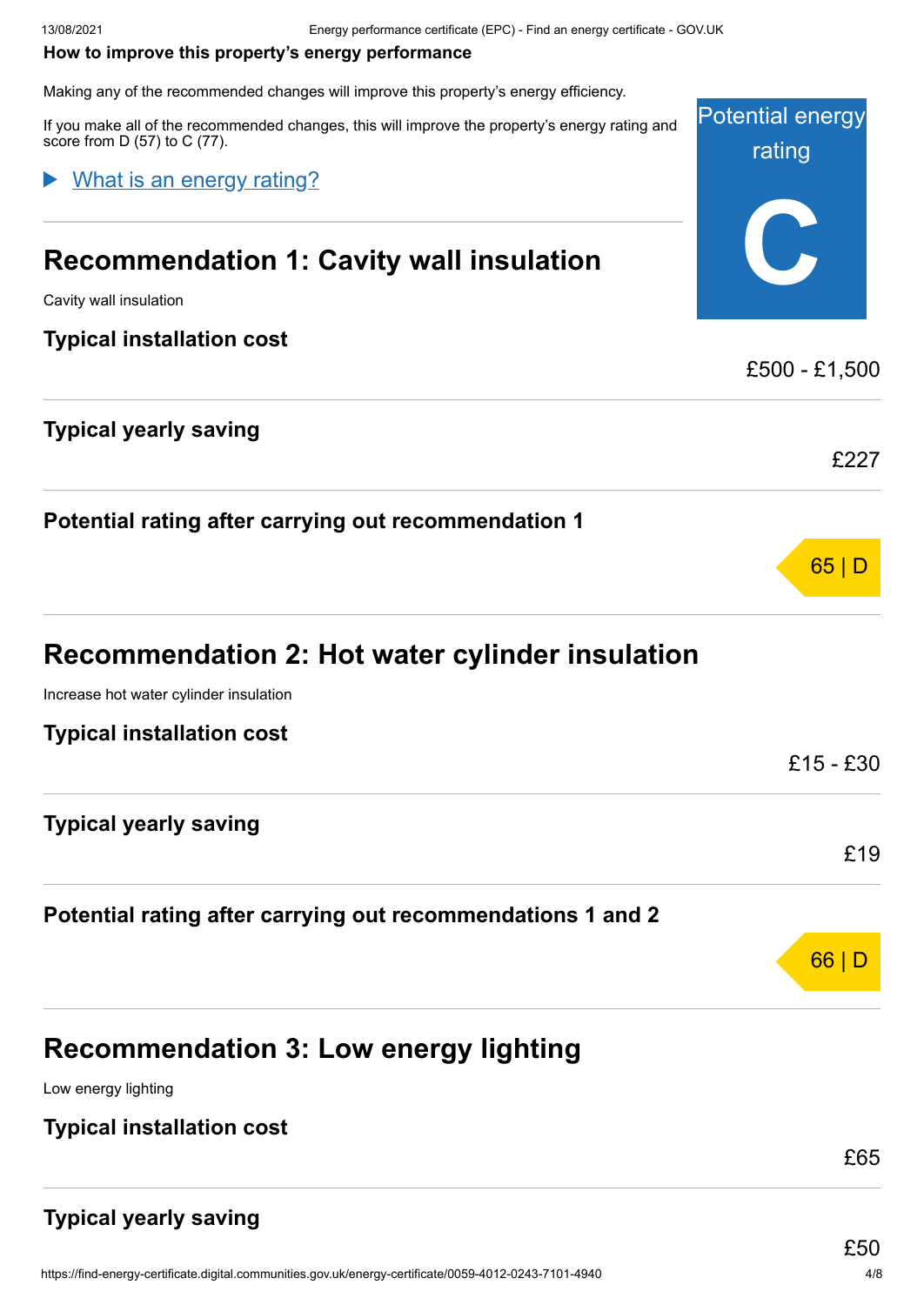### **Potential rating after carrying out recommendations 1 to 3**



# **Recommendation 6: Replace boiler with new condensing boiler**

Condensing boiler

**Typical installation cost**

£2,200 - £3,000

### **Typical yearly saving**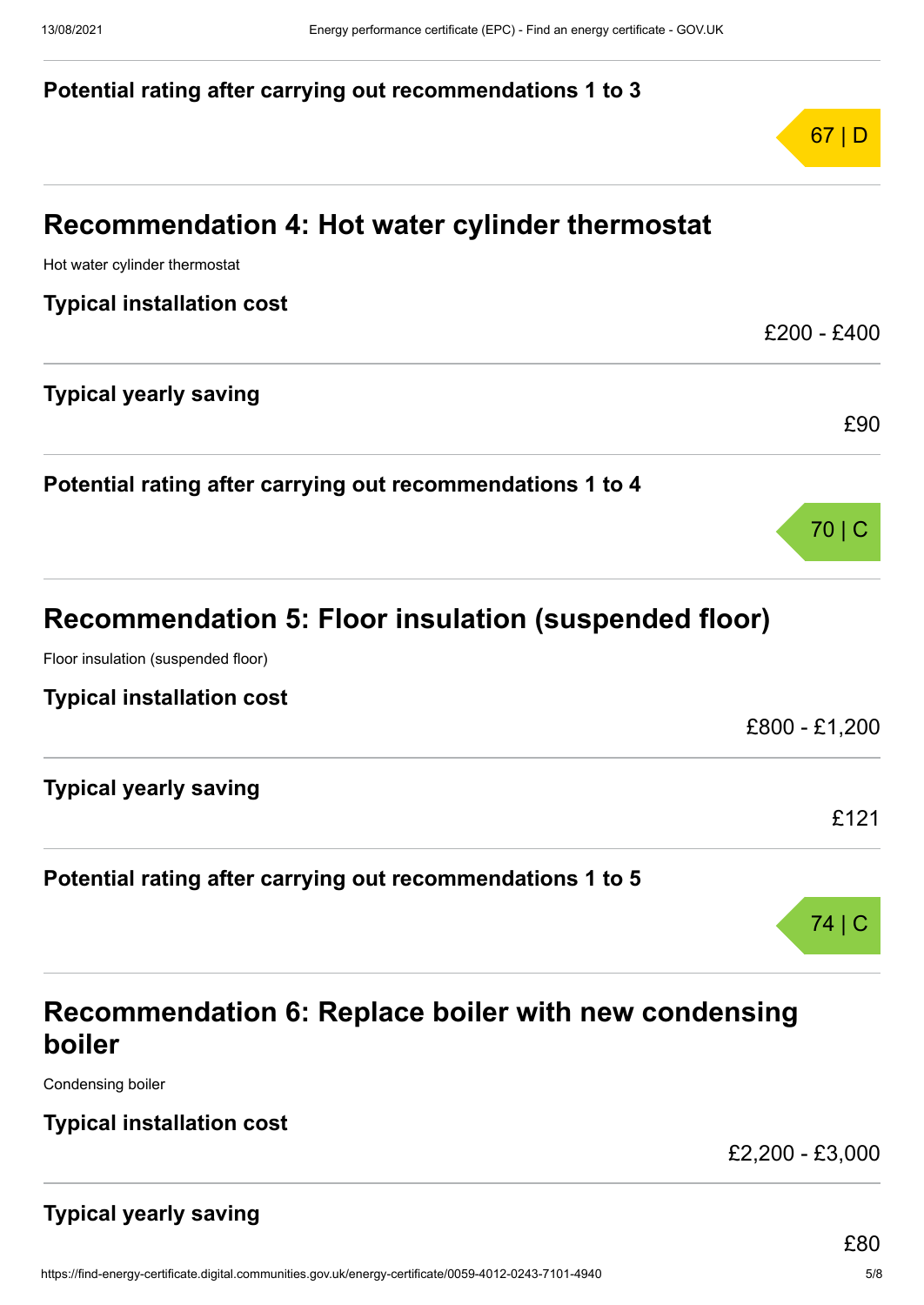### **Potential rating after carrying out recommendations 1 to 6**



The estimated cost shows how much the average household would spend in this property for heating, lighting and hot water. It is not based on how energy is used by the people living at the property.

The estimated saving is based on making all of the recommendations in [how to improve this property's energy performance.](#page-3-0)

# **Heating use in this property**

Heating a property usually makes up the majority of energy costs.

### **Potential energy savings by installing insulation**

The assessor did not find any opportunities to save energy by installing insulation in this property.

### **Contacting the assessor and accreditation scheme**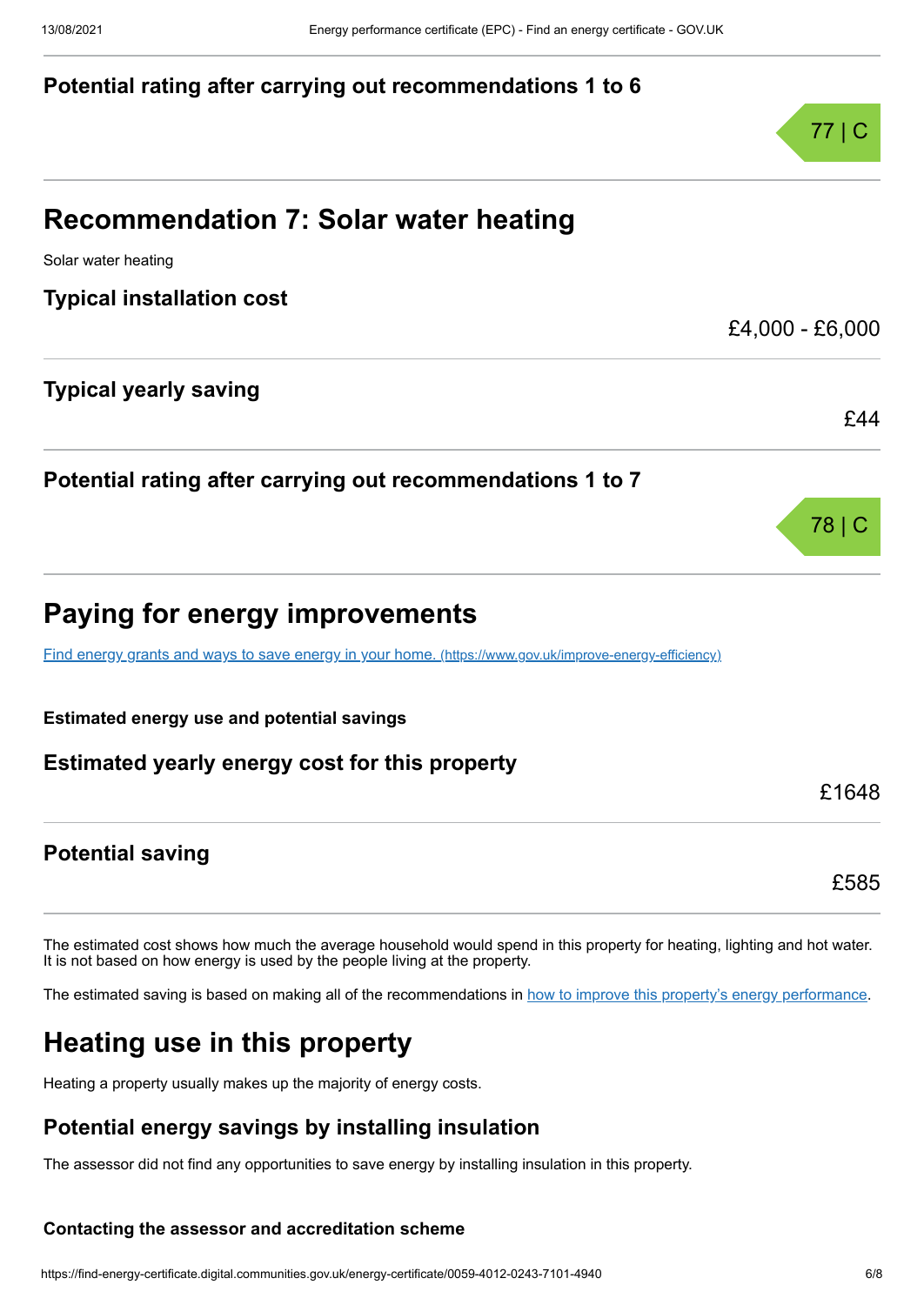13/08/2021 Energy performance certificate (EPC) - Find an energy certificate - GOV.UK

This EPC was created by a qualified energy assessor.

If you are unhappy about your property's energy assessment or certificate, you can complain to the assessor directly.

If you are still unhappy after contacting the assessor, you should contact the assessor's accreditation scheme.

Accreditation schemes are appointed by the government to ensure that assessors are qualified to carry out EPC assessments.

# **Assessor contact details**

### **Assessor's name**

Nicholas White

### **Telephone**

02893 363 931

### **Email**

[nick@huntercampbell.co.uk](mailto:nick@huntercampbell.co.uk)

# **Accreditation scheme contact details**

**Accreditation scheme** Elmhurst Energy Systems Ltd

### **Assessor ID**

EES/015551

### **Telephone**

01455 883 250

### **Email**

[enquiries@elmhurstenergy.co.uk](mailto:enquiries@elmhurstenergy.co.uk)

## **Assessment details**

### **Assessor's declaration**

Owner or Director of the organisation dealing with the property transaction

### **Date of assessment**

5 July 2019

### **Date of certificate**